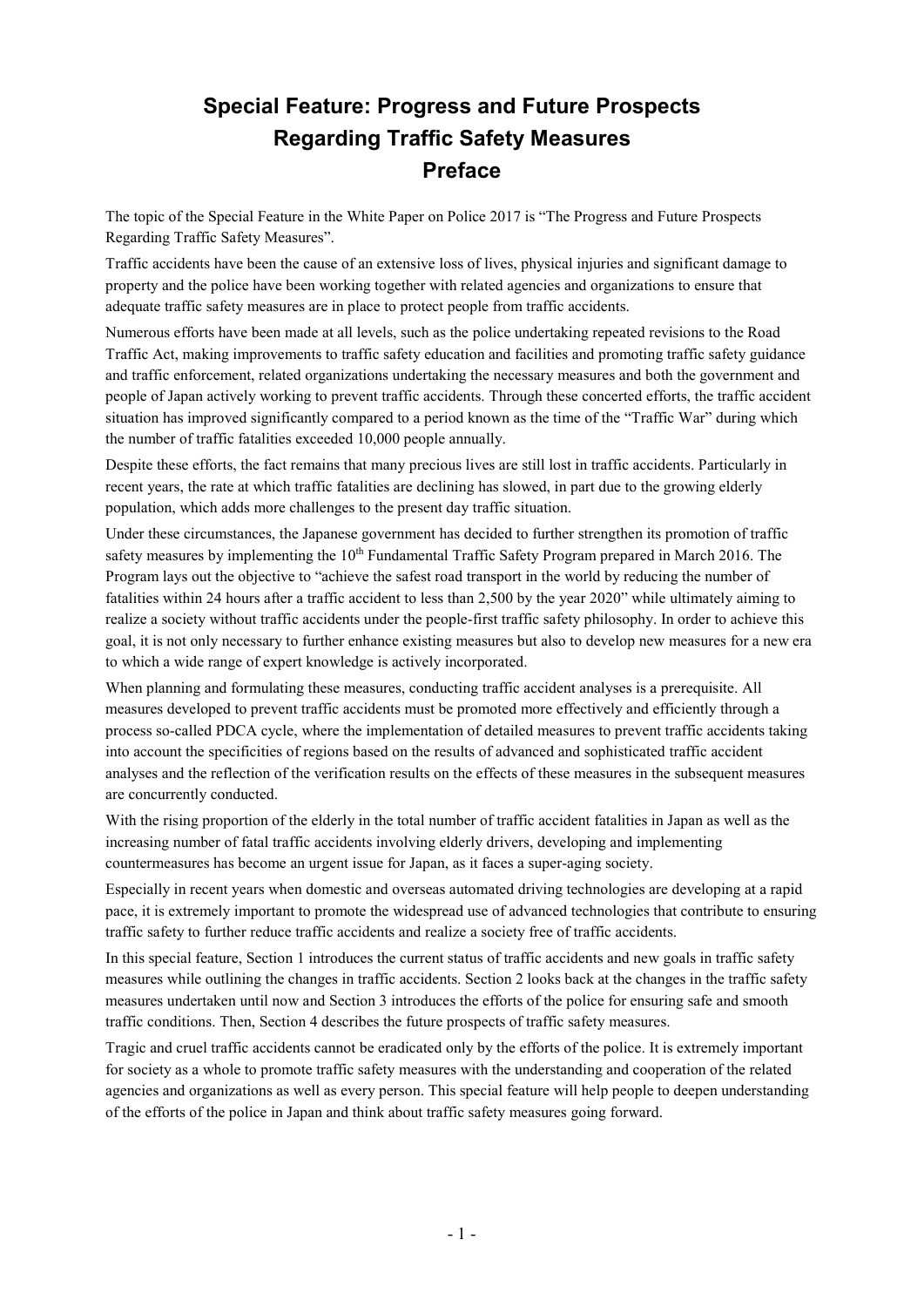## **Special Feature: Progress and Future Prospects Regarding Traffic Safety Measures**

#### Section 1: Current Status of Traffic Accidents

#### 1. Changes in Traffic Accidents

Japan experienced a rapid increase in the number of traffic accidents around 1955, which was partly due to the insufficient development of roads and traffic safety facilities, including traffic lights and road signs, against the rapid progress of post-war motorization. In 1970, the yearly traffic fatalities in Japan peaked at 16,765 and the period was named the "Traffic War" which reflects the serious situation.

The number of traffic fatalities tended to decrease due to the comprehensive promotion of traffic safety measures; however, it began to increase again in 1980, exceeding 10,000 fatalities again in 1988 and consequently was named the "Second Traffic War". The increase was partly due to a lack of budget for increasing the number of traffic officers and promoting projects to improve traffic safety facilities while the number of driver's license holders and vehicle ownership steadily increased every year as the period was known as the era of which all the nations are licensed drivers.

In 1992, the number of traffic fatalities reached the second highest peak at 11,452 and since then, the number has been decreasing due to the strengthened traffic safety measures; however, the rate at which traffic fatalities are declining has slowed in recent years, in part due to the growing elderly population. In 2015, the number of traffic fatalities was 4,117, an increase from the previous year for the first time in 15 years and the same number in 2016 was 3,904, a decrease to the 3,000 level for the first time in 67 years since 1949.



Changes in the Number of Traffic Fatalities (1948 to 2016)



Changes in the Number of Traffic Fatalities per 100,000 Population (1948 - 2016)

Note 1: The population used in the calculation is based on the Population Estimates (population before the intercensal adjustment of population estimates as of October 1 of each year) or the Population Census by the Statistics Bureau, Ministry of Internal Affairs and Communications. 2: Figures before 1971 do not include fatalities in Okinawa Prefecture.

Note: Figures before 1971 do not include fatalities in Okinawa Prefecture.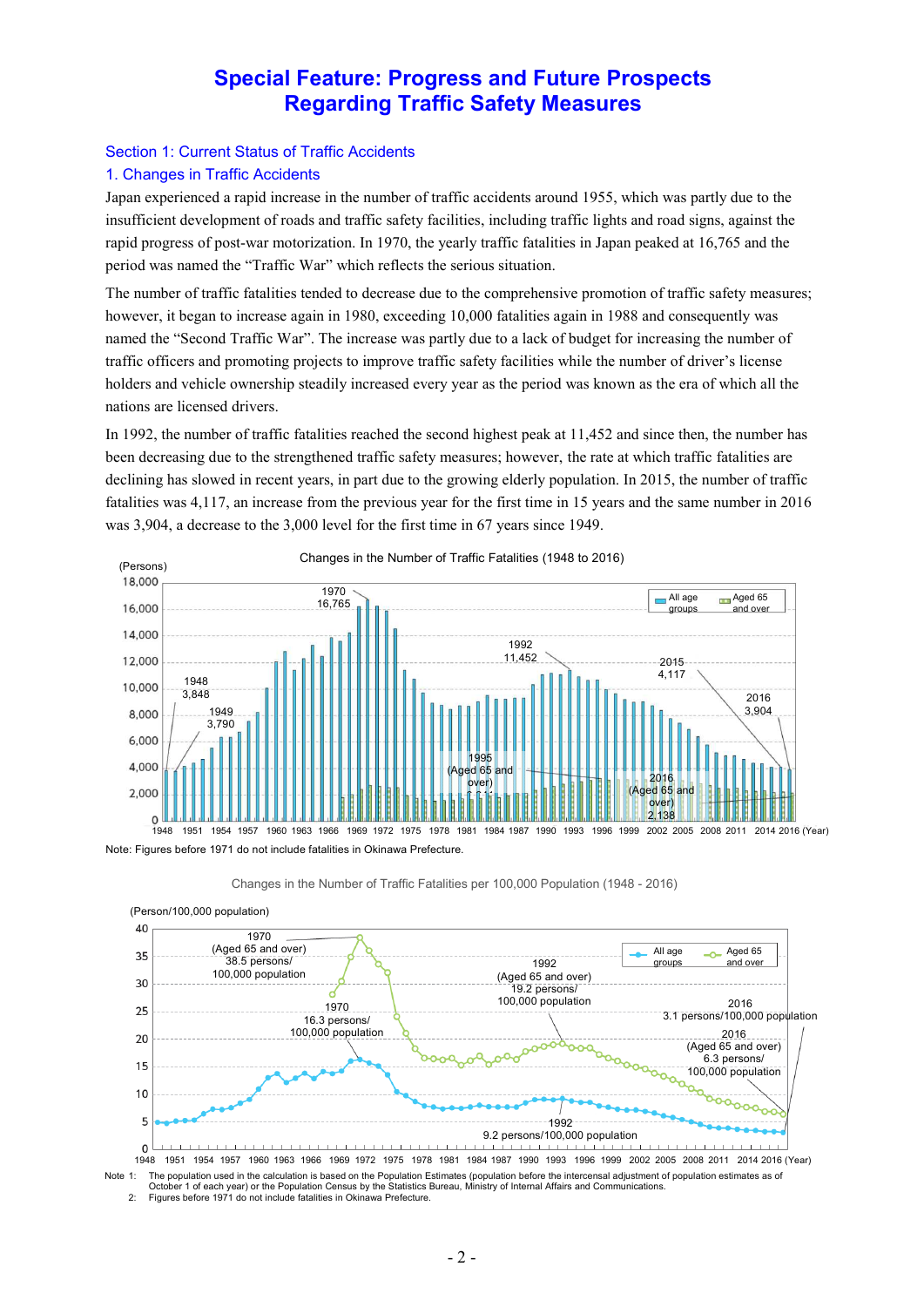## 2. Traffic Accidents in 2016

## (1) Overview

The number of traffic accidents and injured persons decreased for 12 consecutive years leading up to 2016. In 2016, compared to 2007, the number of fatalities, the number of fatalities of persons aged 65 and over and the number of fatalities per 100,000 population decreased by 32.6%, 22.2% and 38.9% respectively. However, the number of fatalities of persons aged 65 and over has remained at about twice the rate of all other age groups, with its proportion to the total number of fatalities starting to increase in 2012, reaching a record-high level in 2016 at 54.8%.

#### Overview of Traffic Accidents (2016)

- Number of traffic accidents ................................... 499,201 (a decrease of 37,698 (7.0%) over the previous year)
- Number of fatalities ........................................................ 3,904 (a decrease of 213 (5.2%) over the previous year)
- Number of injured persons .................................... 618,853 (a decrease of 47,170 (7.1%) over the previous year)
- $\circ$  Number of fatalities within 30 days from the time of accident

....................................................................................... 4,682 (a decrease of 185 (3.8%) over the previous year)

Proportion of Persons Aged 65 and over in the Total Number of Fatalities (2007 to 2016)

| Year           | 2007                                    | 2008 | 2009 | 2010 | 2011<br>ו ש∠ | 2012                   | 2013 | $201 -$ | 2015 | 2016 |
|----------------|-----------------------------------------|------|------|------|--------------|------------------------|------|---------|------|------|
| (9/0)<br>Ratio | $\overline{\phantom{a}}$<br>4<br>$4/$ . | 48.4 | 49.9 | 50.3 | 49.2         | E <sub>1</sub><br>51.4 | 52.6 | 53.3    | 54.6 | 54.8 |

#### (2) Fatalities by Situation/Type

Looking at the number of fatalities per 100,000 population by situation, most fatalities occurred while walking and riding in a vehicle. Looking at the same number by type, most fatalities occurred due to head-on collisions, while crossing and due to intersection collisions.

Changes in the Number of Fatalities per 100,000 Population by Situation (2007 to 2016)



Note 1: The population used in the calculation is based on the Population Estimates (population before the intercensal adjustment of population estimates as of October 1 of each year) or the Population Census by the Statistics Bureau, Ministry of Internal Affairs and Communications. 2: "Motorcycle" means motorcycles and mopeds.

"Others" mean fatalities that occurred while using bicycle-drawn carts, etc.

#### (3) Fatalities of Vehicle Occupants

Looking at the number of fatalities of vehicle occupants by seat, that of the drivers and front-seat occupants has significantly decreased. The number of fatalities of rear-seat occupants has also decreased but at a slower rate.

Moreover, of all fatalities of vehicle occupants that occurred in 2016, the proportion of those who were not wearing a seatbelt was the highest for rear-seat occupants at 57.0%, followed by drivers at 41.2% and front-seat occupants at 27.1%. The fatality rates in 2016 by use and non-use of seatbelts revealed that the fatality rate was about 14.5 times higher for vehicle occupants who did not use a seatbelt than for those who did.





Note 1: The population used in the calculation is based on the Population Estimates (population before the intercensal adjustment of population estimates as of October 1 of each year) or the Population Census by the Statistics Bureau,<br>Ministry of Internal Affairs and Communications.<br>2: "Pedestrian-vehicle collisions, etc." mean vehicles colliding with pedestrians

while the pedestrian's back is facing the flow of traffic, while facing the flow of traffic head-on and while lying down on the street.

 3: "Others" mean collisions that result from unsuccessful passing by changing lanes/not changing lanes, rollovers, train accidents, etc.



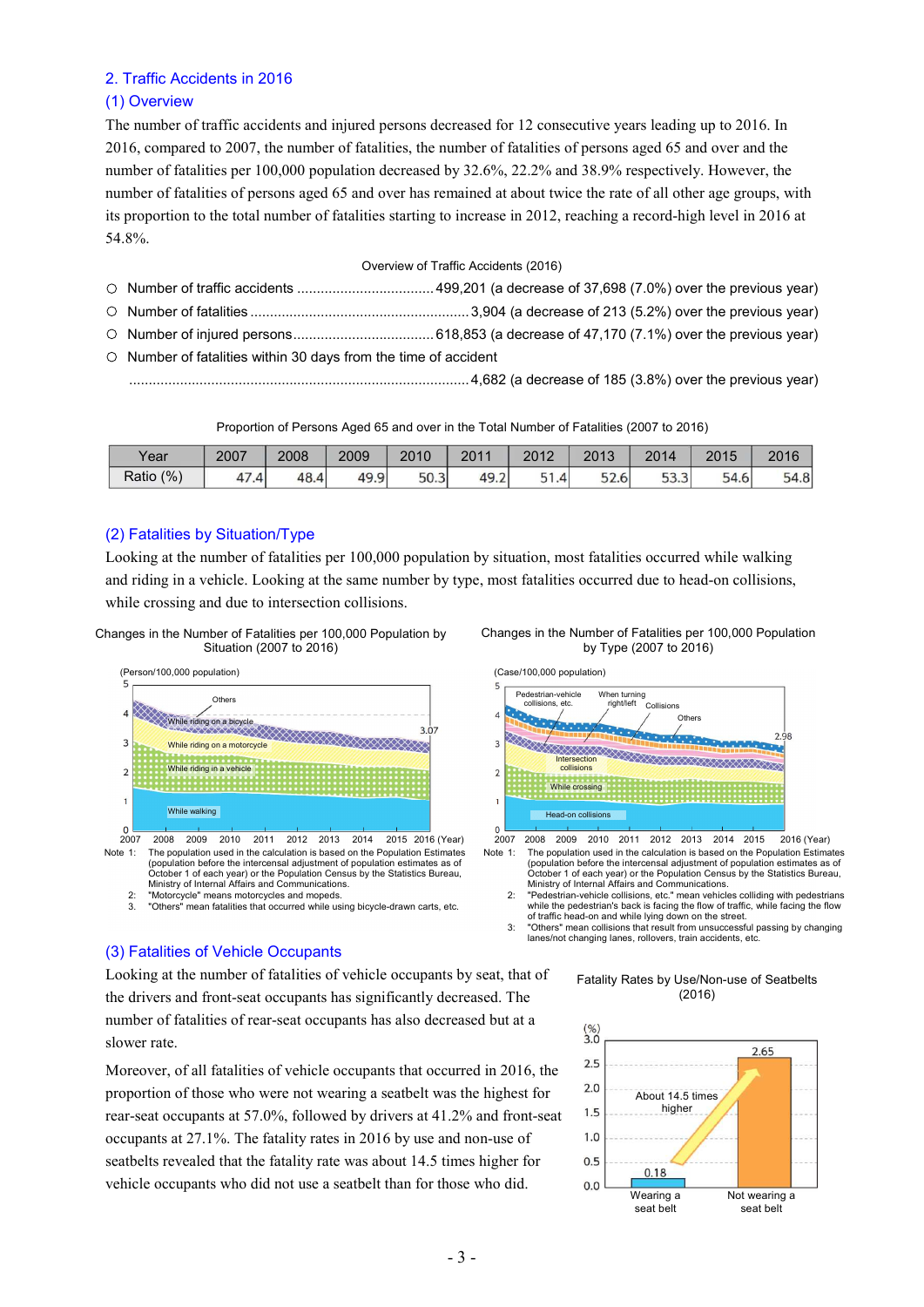#### 3. Analysis of Traffic Accidents

## (1) Fatal Accidents Caused by Head-on Collisions

Approximately 80% of fatal accidents caused by head-on collisions occur on non-intersection roads, with about half of the cases occurring on straight roads and the other half on left and right curves.

Of these fatal accidents that occur on non-section roads, the proportion of drivers aged 65 and over is relatively high in those that occur on straight roads whereas the proportion of drivers aged under 65 is relatively high in those that occur on left and right curves, regardless of the time of day.

Based on the analysis of danger recognition speed and human elements, the following factors can be assumed:

- Drivers aged 65 and over have a proclivity to cause fatal accidents on straight roads due to reasons such as improper driving and careless driving;
- Drivers aged under 65 have a proclivity to cause fatal accidents on left and right curves due to excess speed.



Breakdown of Fatal Accidents Caused by Head-on Collisions (2016)

Breakdown of the Number of Fatal Accidents on Non-intersection Roads by Daytime/Nighttime



#### (2) Traffic Accidents Involving Children

The number of fatalities of children aged 15 and under in 2016 was 74 and breaking it down by situation, 44.6% of fatalities occurred while walking and 23.0% while riding on a bicycle.

Looking at the number of fatalities per 100,000 population between 2012 and 2016 by age, it was prominently high in fatalities that occurred while walking by children aged 7 and while riding a bicycle by those aged 16.





Note: The population used in the calculation is based on the Population Estimates (as of October 1, 2014) (before the intercensal adjustment) by the Statistics Bureau, Ministry of Internal Affairs and Communications.







Note: The population used in the calculation is based on the Population Estimates (as of October 1, 2014) (before the intercensal adjustment) by the Statistics Bureau, Ministry of Internal Affairs and Communications.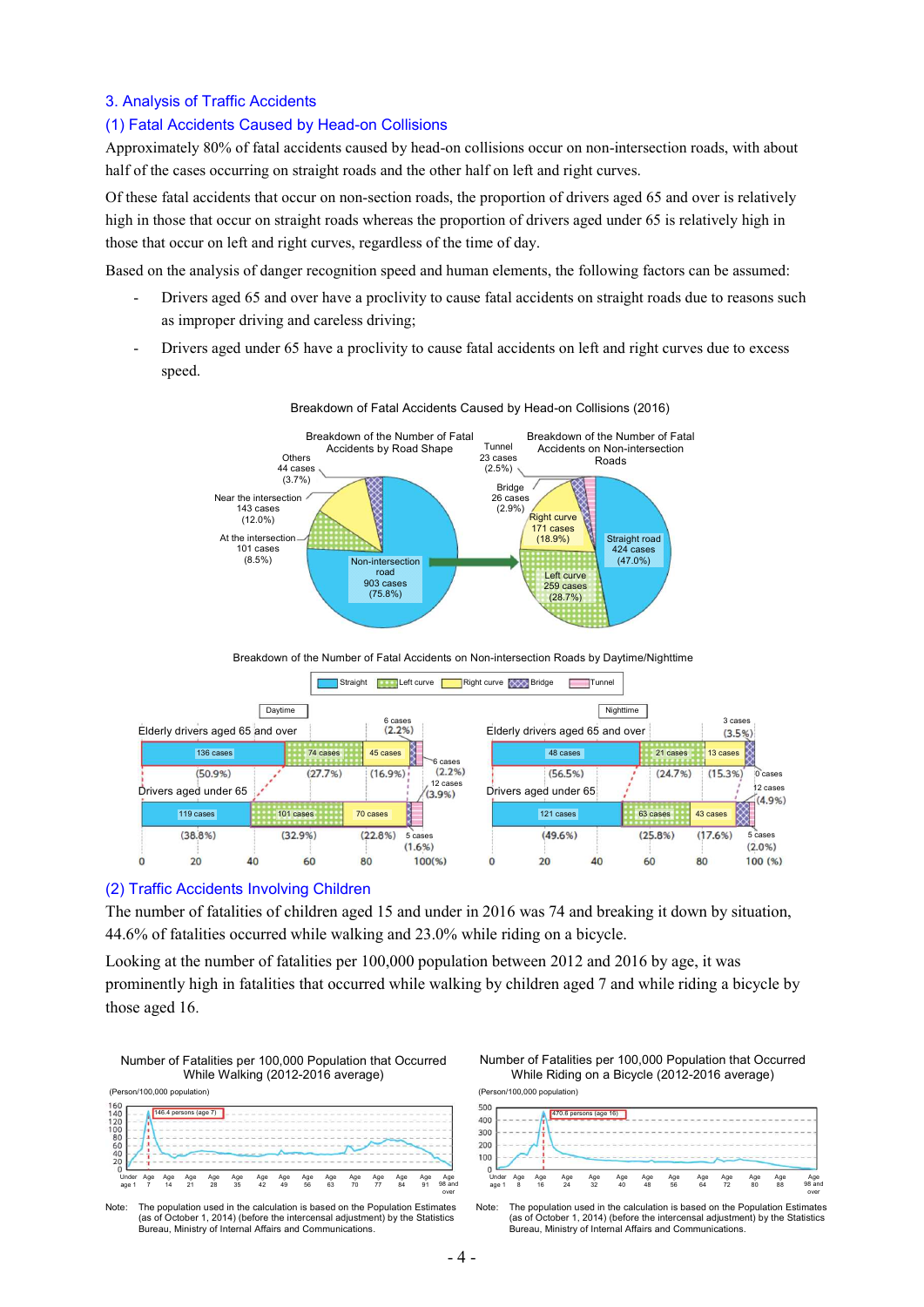#### (3) Fatal Accidents Caused by Elderly Drivers

The number of fatal accidents caused by drivers aged 75 and over remains unchanged over recent years, however, the proportion of these drivers is increasing due to the overall decline in the number of fatal accidents.

Looking at the number of fatal accidents per 100,000 licensed drivers by the age group of primary parties, 8.9 fatal accidents were caused by drivers aged 75 and over, which is more than double compared with drivers aged under 75.









Fatal accidents in 2016 that were caused by drivers of automobiles and other vehicles aged 75 and over revealed the following facts:

- Approximately 80% of the accidents occurred during the daytime and 98% on ordinary roads;
- By accident type, collisions that occurred most frequently were collisions with stationary obstructions, followed by intersection collisions and head-on collisions. Compared to drivers aged under 75, the proportion of single-vehicle collisions was higher in this age group.
- By human factor, driver errors were the most frequently observed. Compared to drivers aged under 75, the proportion of pedal misapplication in which drivers mistakenly step on the accelerator pedal instead of the brake pedal, was higher in this age group.

Breakdown of the Number of Fatal Accidents by Type of Drivers of Automobiles and Other Vehicles (Primary Parties) (2016)





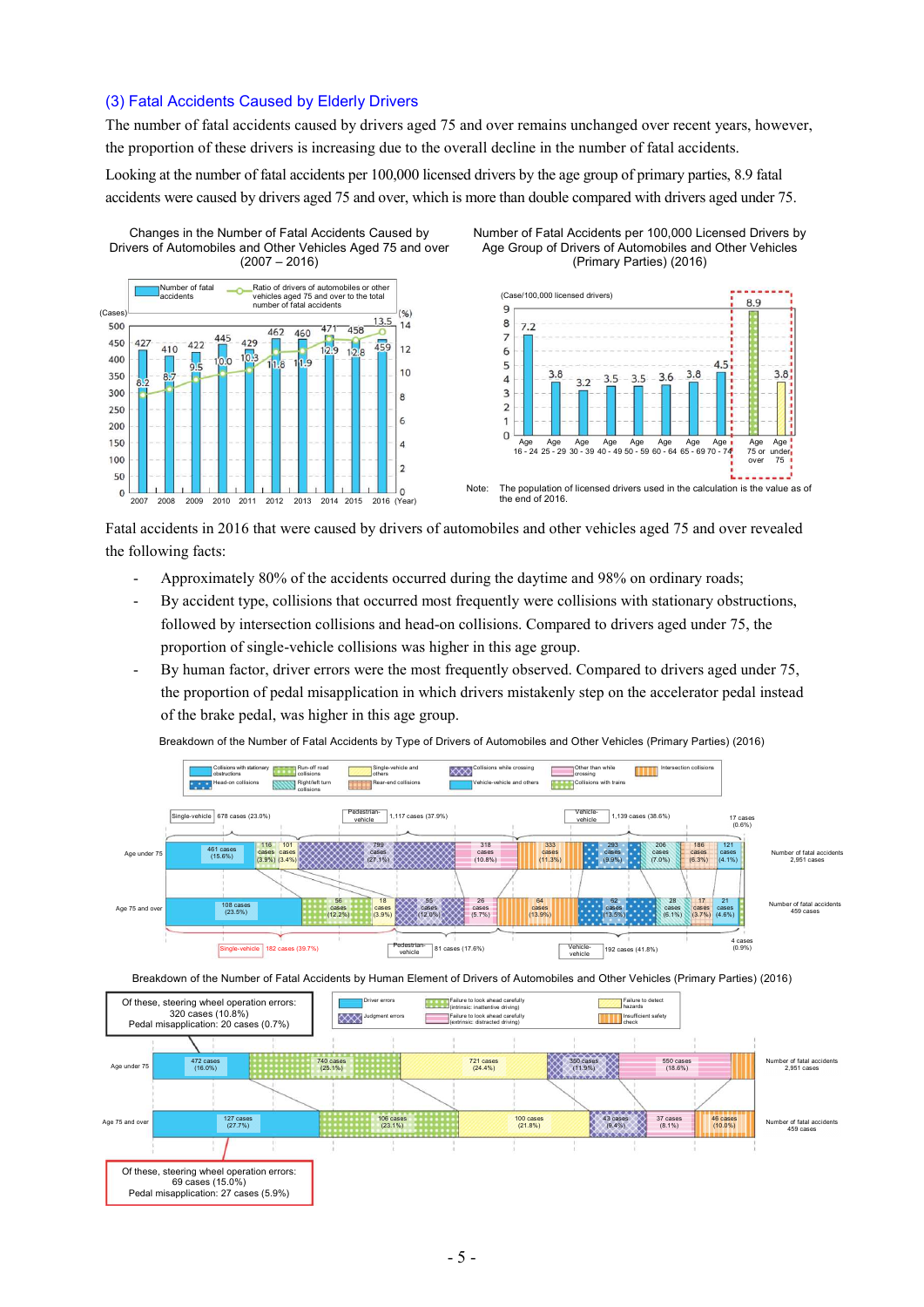#### 4. New Goals in Traffic Safety Policies

Japan experienced an enormous increase in the number of traffic accidents following the rapid growth of automobile traffic volume after the war. In response to this, the government identified developing and implanting adequate traffic safety measures as an important policy issue that all administrative sectors must address in collaboration with each other. Through the establishment of the Traffic Accident Prevention Headquarters headed by the Chief Cabinet Secretary in 1955, the Traffic Safety Policies Basic Act was enacted in 1970 and the Central Traffic Safety Policy Council was established with the Prime Minister serving as the Chairman under the same Act.

The Central Traffic Safety Policy Council has issued a Fundamental Traffic Safety Program once every five years since 1971, which is composed of the basic principles, basic viewpoints, objectives and measures. In the  $8<sup>th</sup>$ Fundamental Traffic Safety Program implemented during the five-year term from 2006 to 2010, one of the objectives set was to reduce the number of fatalities to 5,500 or less by 2010. This objective was achieved in 2008 and the Statement by the Prime Minister (Chairman of the Central Traffic Safety Policy Council) released in 2009 declared the government's intention to further reduce the number of fatalities by half over the next 10 years from 2009 onwards. As a result, a new objective to reduce the number of fatalities to 2,500 or less by 2018 was set.

In the 9<sup>th</sup> Fundamental Traffic Safety Program implemented during the five-year term from 2011 to 2015, one of the objectives set was to reduce the number of fatalities to 3,000 or less by 2015. However, the objective was not achieved due to the number of fatalities reaching 4,117 in 2015.

Under these circumstances, the  $10<sup>th</sup>$  Fundamental Traffic Safety Program was formulated in March 2016 after deliberations on the basic policies regarding road traffic safety in the future based on the public opinions and requests obtained from the policy evaluation, public comment procedure and public hearing organized by the Cabinet Office concerning the Program.

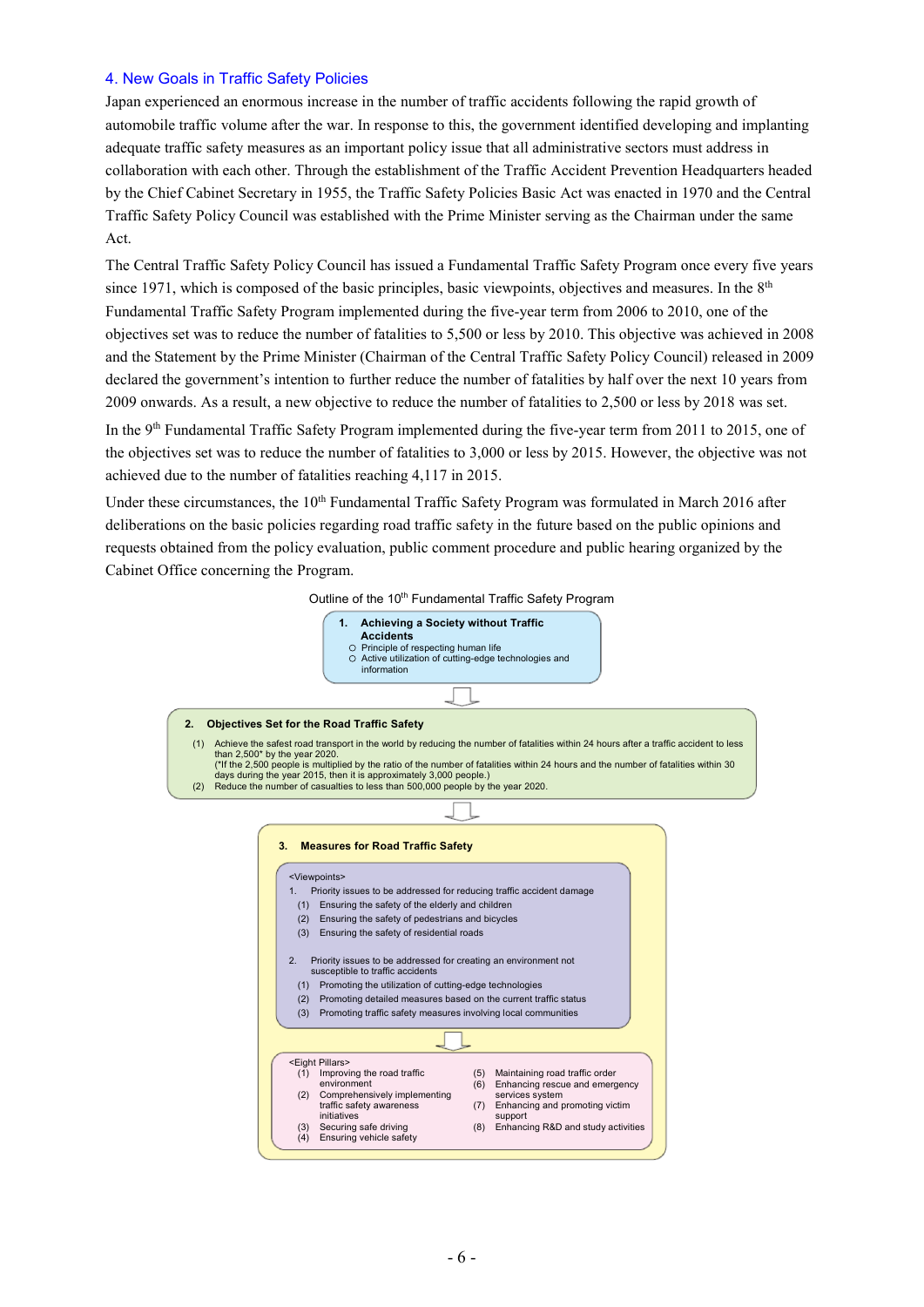#### Section 2: History of Traffic Safety Policies

#### (1) Formation of the Basic Framework for Traffic Safety Policies

To improve the chaotic conditions of road traffic after the war, the Road Traffic Control Act was enacted in 1947, which aimed at "preventing dangers on the road and ensuring the safety of traffic", and the basic rules of road traffic were established under the Act.

At the beginning of the enactment of the Act, the general rule was that pedestrians kept to the left side of the road, which was the same as the horse-drawn carts; however, the new bidirectional traffic which assigned "people to the right and vehicles to the left" was adopted after a partial revision of the same Act in 1949 to make the traffic flow in a safer and more reasonable way when walkways and roads were still not sufficiently separated.

After failing to keep pace with changes in road traffic conditions and the inadequacies of the provisions being pointed out, the Road Traffic Control Act was abolished in 1960. Then, the Road Traffic Act was enacted which aimed at "preventing dangers on the road and ensuring the safety and smooth flow of traffic" and since then, the Act has undergone numerous revisions in accordance with the traffic situation of the times.

#### (2) First Traffic War and the Efforts of the Police

Around 1955, automobile traffic in Japan stepped into a rapid growth period. Before then, the main type of vehicles on the road had been cargo trucks, however, the ownership of other types of vehicles started to increase, particularly motorcycles from 1955 and passenger vehicles from 1965. In 1970, vehicle ownership stood at approximately 18.59 million units, which was a thirteen-fold increase since 1955, and along with vehicle ownership, the number of individuals holding a driver's license and the number of vehicle-kilometers travelled continued to increase significantly.

In parallel with these trends, road improvement also progressed where the total length of road extension exceeded 1 million km in 1969 and the distance of national expressways in service continued to increase.

The rapid growth of automobile traffic has greatly contributed to improving social, economic and everyday conditions of people's lives; however, it also led to the period of sudden increase of traffic accidents, known as the "Traffic War", with the number of fatalities reaching a record high of 16,765 in 1970.

During the period from 1950 to 1979, the police primarily focused their efforts on strengthening the traffic enforcement on traffic violations and promoting the improvement of traffic safety facilities and traffic safety education.

#### (3) Second Traffic War and the Efforts of the Police

The number of fatalities, which began to decrease after reaching its peak in 1970, started to increase again in 1980, reaching the 10,000 mark for a second time in 1988. The trend continued, earning the name of the "Second Traffic War", eventually reaching 11,452 fatalities in 1992.

During this period, vehicle ownership continued to increase, although the growth rate declined gradually, and the number of vehicle-kilometers travelled also continued to increase. Starting in 1975 the main types of vehicles seen on the road shifted from cargo trucks and motorcycles to passenger vehicles. Moreover, the number of individuals holding a driver's license continued to increase.

During the period from 1980 to 2007, the police primarily focused their efforts on improving driver education and the driver's license system, strengthening measures to mitigate traffic accident damage and to combat malicious and dangerous drivers and promoting measures to tackle illegal parking of vehicles and bicycles.

#### (4) Recent Efforts of the Police

The number of fatalities, which began to decrease after reaching its 2nd peak in 1992, was down to the 4,000 level in 2009 for the first time in 57 years. The trend has continued since then, dropping further to the 3,000 level in 2016 for the first time in 67 years, however, the rate at which traffic fatalities are declining has slowed, in part due to the growing elderly population.

Since 2008, the police primarily focused their efforts on promoting measures for elderly drivers, drivers with illnesses exhibiting certain symptoms, driving without a license and traffic enforcement/speed regulations that contribute to ensuring traffic safety on school roads and preventing traffic accidents.



arranged in descending order of the traveling speed, the speed of the 85th vehicle.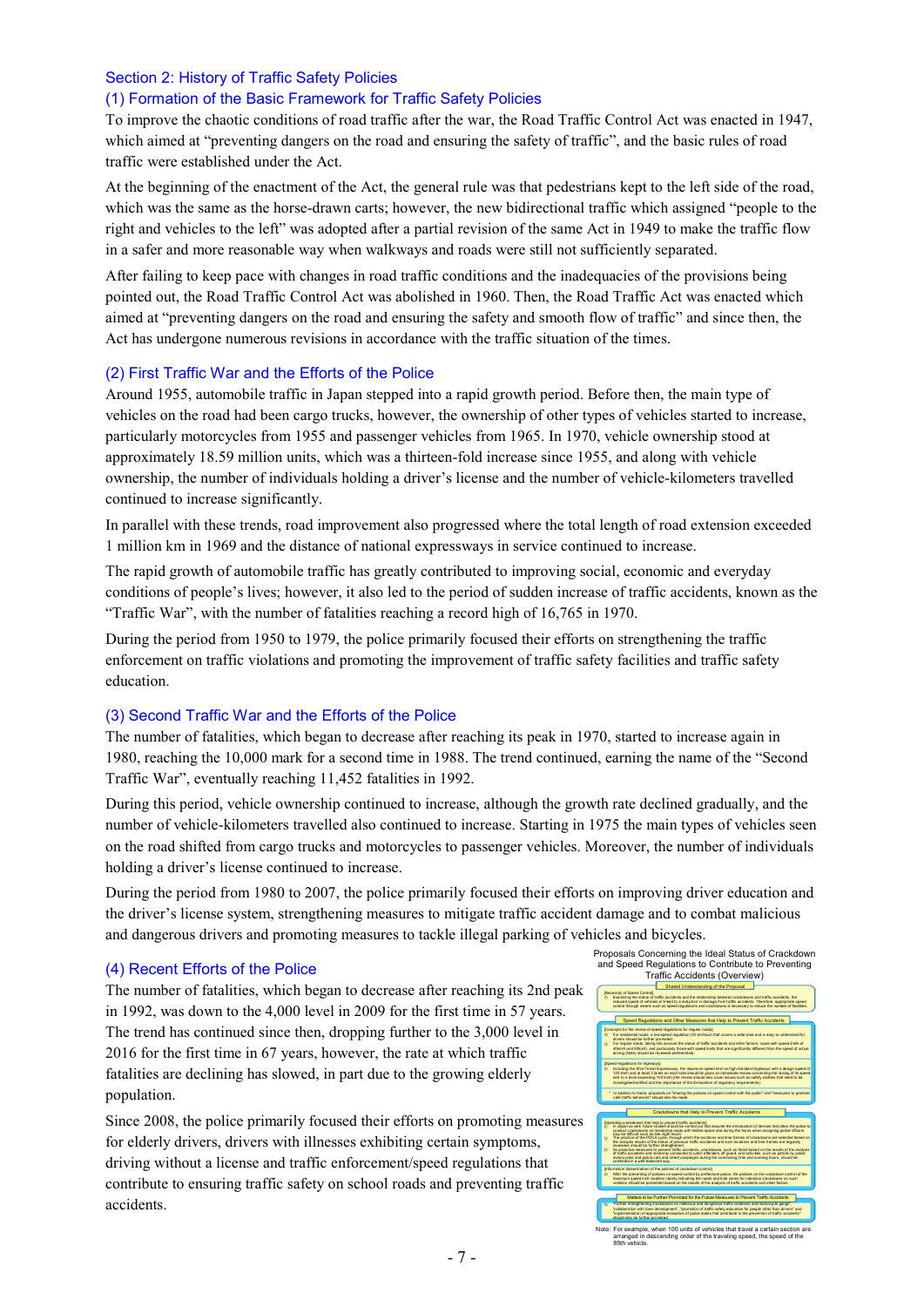## Section 3: Efforts of the Police for Ensuring Safe and Smooth Traffic Conditions 1. Efforts for the Advancement and Refinement of Traffic Accident Analysis

The traffic accident situation has improved significantly through the implementation of comprehensive traffic safety measures. Nonetheless, the rate at which traffic fatalities are declining has slowed in recent years, in part due to the growing elderly population. Therefore, we must analyze the area in which accidents occur, the locations at which they occur, their forms, and other factors based on detailed data and then implement more fine-tuned measures effectively and efficiently.

In FY2014 and FY2015, the National Police Agency (NPA) conducted surveys to establish a traffic accident analysis method using GIS (Geographical Information System). The method aims at



achieving more effective planning and formulation of traffic safety measures, efficient implementation of these measures and objective evaluation of the results by displaying various data—traffic measures such as traffic regulations and traffic enforcement and other information such as the status of traffic accidents—on top of the road image displayed to clarify their relationships that were not previously recognized.

Prefectural police are conducting traffic accident analyses that take their regional circumstances into account by utilizing GIS and other tools. These analyses are also based on the results of the NPA's surveys and are intended to promote effective and efficient traffic safety measures within budgetary and personnel limitations.

## 2. Boosting Traffic Safety Awareness

### (1) Ensuring the Safety of Children

The police are promoting stepwise and systematic traffic safety education according to the physical and mental developmental stages of children. For example, the police provide traffic safety classes for toddlers in collaboration with kindergartens, nursery schools and parents, also, traffic safety classes for elementary school children and bicycle safety classes for junior high school students in collaboration with their schools and PTAs.

#### (2) Ensuring the Safety of the Elderly

In order to provide an opportunity to receive traffic safety education for the elderly who do not possess driver's licenses, the police, cooperating with related agencies and other organizations, provide guidance calling for observance of traffic rules and conduct publicity/enlightenment activities. The police also provide participation, experience and practice-based traffic safety education that fully utilize various educational instruments to help the elderly understand how changes in their physical functions due to aging affect their behaviors.

#### (3) Promoting Safe Usage of Bicycles

The number of bicycle-related accidents is on a declining trend; however, it still accounts for approximately 20% of all traffic accidents.

In 2016, the number of fatalities on bicycles was 509, which was a decrease of 63 people (11.0%) from the previous year; however, looking at these fatalities by legal violation, approximately 80 of these people committed certain legal violations, particularly inattentive riding and improper riding being the most prevalent violations.

The police, cooperating with schools and other organizations, are working to enhance and promote bicycle safety education for children and students by providing participation, experience and practice-based bicycle safety classes that use a bicycle simulator and other tools.

In addition, since June 2015, the police have been providing the Cyclists Training Course for cyclists who have repeatedly committed certain violations that may cause traffic hazards. In 2016, 80 cyclists who have repeatedly engaged in risky riding behaviors such as ignoring traffic lights and riding faulty bicycles (such as those without brakes) attended the Course.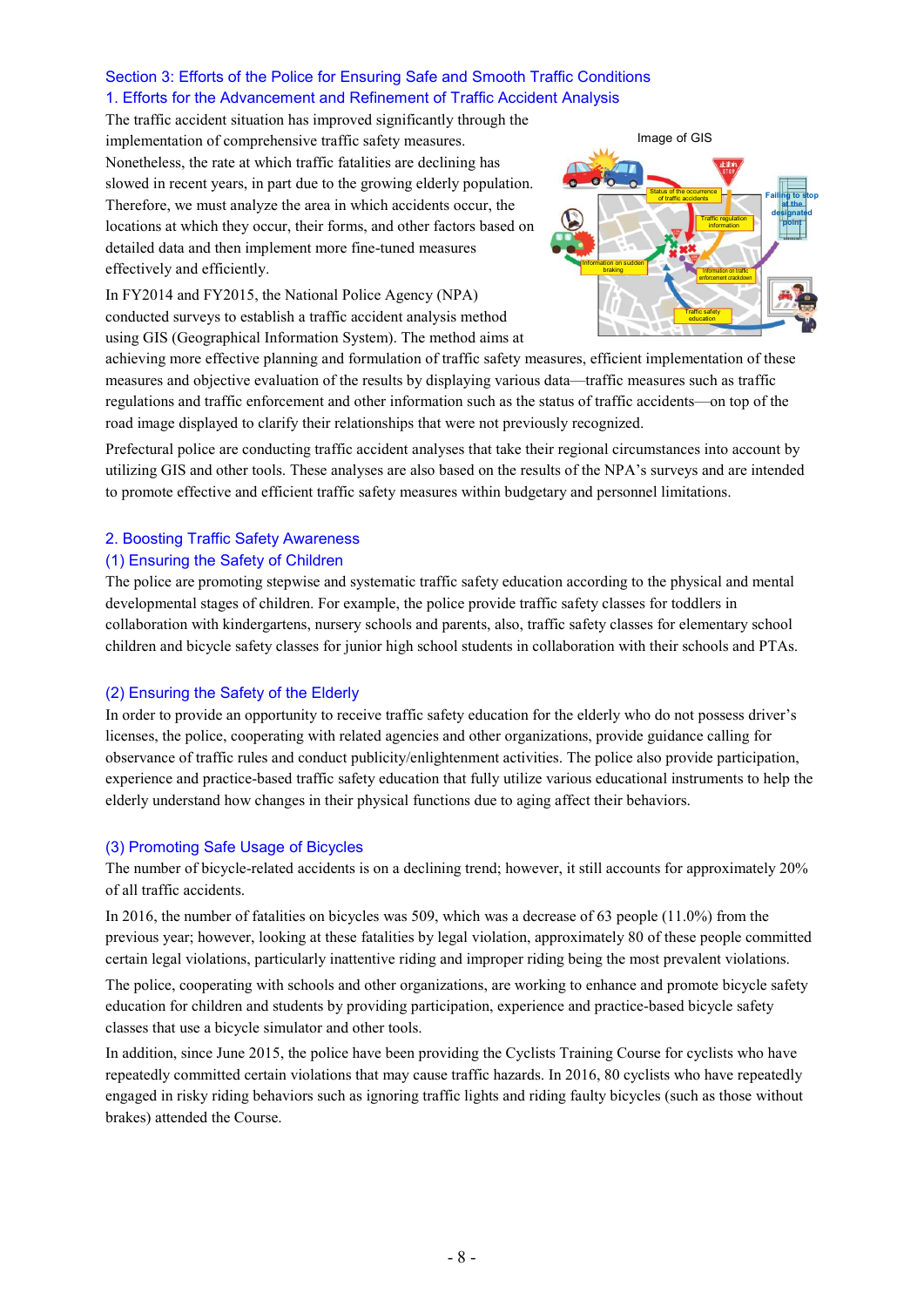#### (4) Efforts of the Police to Eradicate Drunken Driving

In 2016, after a decrease for 16 consecutive years, the number of traffic accidents caused by drunken driving was 3,757. However, the number of fatal accidents caused by drunken driving increased from the previous year.

Drunken driving is an extremely malicious and dangerous offense whose fatality rate is 8.4 times higher than all other causes.

The police are actively informing and educating the public with accurate information about the dangers of drunken driving, the reality of tragic traffic accidents caused by drunken driving and alcoholism that leads to drunken driving. The police are also promoting traffic safety education to help people deepen their understanding of the impacts of drinking and driving.

Moreover, the police have requested related industries to take measures to prevent drunken driving and are also working to, in collaboration with related agencies and organizations, enhance the public consciousness of "never drink and drive and never let anyone drink and drive" by promoting public participation in campaigns such as the "designated driver campaign".

#### **[Column] Review of Speed Regulations on High-standard Highways**

## **In March 2016, the "proposals concerning the review of speed regulations on high-standard highways" were compiled by the Research Committee.**

**The proposals highlighted the possibility of raising the current speed limit to that exceeding 100 kilometers per hour for some sections of the high-standard highways that meet certain conditions. These high-standard highways are those whose structurally allowed maximum speed limit is 120 kilometers per hour. Based on these proposals, it was decided that the speed limit be raised on a trial basis for the section from the Shin-Shizuoka IC to Morikakegawa IC of the Shin-Tomei Expressway and the section from the Hanamaki-Minami IC to Morioka-Minami IC of the Tohoku Expressway.** 

#### 3. Ensuring Safe Driving by Detailed Measures for Drivers

#### (1) Promoting Measures to Prevent Traffic Accidents Involving Elderly Drivers

The Act on Partial Revision of the Road Traffic Act (hereinafter referred to as the "revised Road Traffic Act"), which included the improvement of provisions aimed at promoting measures for elderly drivers, came into force in March 2017. Under the revised Road Traffic Act, drivers aged 75 and over who have committed certain traffic violations are required to undergo an occasional cognitive test apart from the test at the time of renewal of driver's licenses and those whose test results have deteriorated compared to the immediately prior test results are required to take a traffic safety class for elderly drivers.

Moreover, drivers aged 75 and over who are deemed as possibly having dementia based on the cognitive test taken when they renewed their licenses or committed certain traffic violations are obliged to seek an assessment by a doctor regardless of the status of their traffic violations.

#### (2) Detailed Measures for Various Drivers

#### 1) Improving Driving Capability Consultations

In order to make an individual assessment of whether or not drivers with disabilities and illnesses exhibiting certain symptoms are capable of driving automobiles or other vehicles in a safe manner, the police established driving capability consultation offices in the Driver's License Centers, providing consultations to drivers themselves as well as their family members. Driving capability consultation offices are staffed with personnel having extensive expert knowledge and are arranged with careful consideration to protect the privacy of people visiting for consultation. Moreover, while working closely with patient groups, medical associations and other organizations, various efforts are being made to enrich the quality of consultations such as introducing medical

## specialists to people who sought consultation as necessary. 2) Measures to Prevent Traffic Accidents for Trucks

Based on the revised Road Traffic Act, a new category of driver's license for semi-medium-sized vehicle was created which can be acquired by anyone who is aged 18 and over. The new license category was created as part of the measures to prevent traffic accidents involving trucks and also to meet a social demand for the necessity of a driver's license which allows young people to drive trucks.

New Category of Driver's License for Semi-medium-sized Vehicles

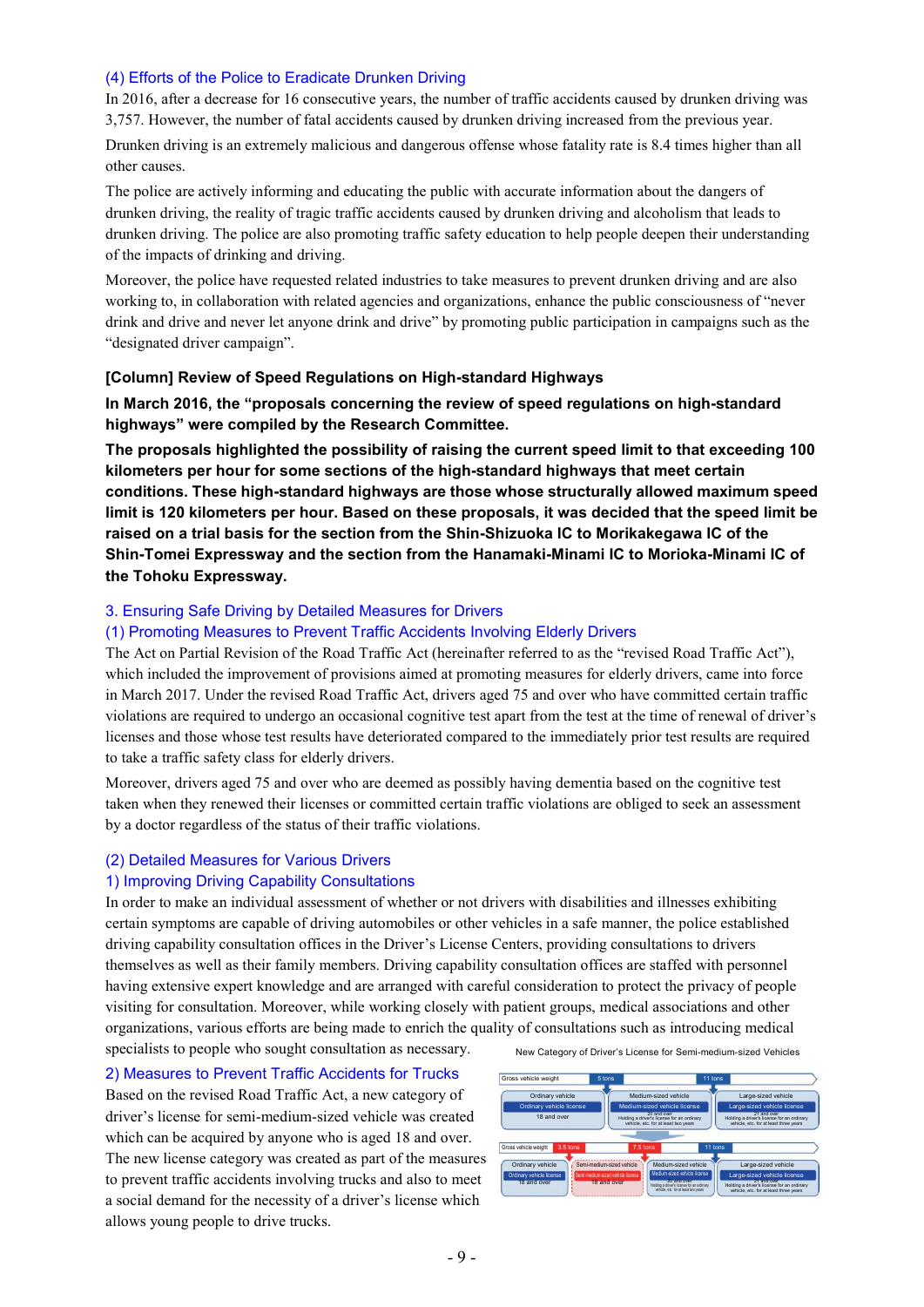**[Column] Holding the Expert Advisory Council Meeting on Measures to Prevent Traffic Accidents by Elderly Drivers** 

**In light of the current status of fatal traffic accidents caused by elderly drivers, a meeting of the "Ministerial Council on Measures for the Prevention of Traffic Accidents by Elderly Drivers" was held in November 2016 to combat such traffic accidents through concerted efforts of the government. At the meeting, Prime Minister Abe delivered an address in which he instructed cabinet ministers to work on "smooth enforcement of the revised Road Traffic Act", "development of systems through which the lives of the elderly are supported by society as a whole" and "review of the necessity of further measures". Then, in the same month, the "Working Group for Measures to Prevent Traffic Accidents by Elderly Drivers" consisting of director generals and other officials from relevant ministries was established under the Traffic Safety Headquarters of the Central Traffic Safety Policy Council. The Working Group is aimed at accelerating the review of the relevant administrative organs on further measures for the prevention of traffic accidents by elderly drivers and promptly taking measures based on the results of such review.** 

**Since January 2017, the NPA has been holding the Expert Advisory Council Meeting on Measures to Prevent Traffic Accidents by Elderly Drivers consisting of academic experts in law, sociology, automobile engineering, traffic psychology and other fields and representatives of related organizations such as medical and welfare organizations. Based on a detailed analysis of traffic accidents involving elderly drivers and the opinions of experts, the NPA is making extensive studies on the measures necessary for preventing traffic accidents associated with the characteristics of elderly drivers through these meetings.** 

#### 4. Traffic Environment Improvement

## (1) Traffic Environment Improvement Based on the Current State of Traffic Infrastructure

In order to ensure a safe and smooth traffic flow, the police are working to improve traffic safety facilities such as traffic lights and road signs.

From FY2015 to FY2020, the police will be promoting the improvement of traffic safety facilities in a prioritized, effective and efficient manner according to the 4<sup>th</sup> Priority Plan for Social Infrastructure Development, which is implemented during the same period.

Meanwhile, recognizing the issue of deteriorating traffic lights and other traffic facilities that have been in service for a long time after their last maintenance, the NPA formulated its Action Plan for Life Extension of Infrastructure in March 2015. The Action Plan clarified the directionality of mid- and long-term approaches required to steadily promote maintenance and other updates of police facilities based on the Basic Plan for Extending Service Life of Infrastructure formulated at the meeting of the Liaison Council for Ministries Involved in Promotion of Measures on Extending Service Life of Infrastructure in November 2013.

In line with these plans, the police are working on management of stock and reduction of life-cycle costs in a planned way by updating facilities from a mid- and long-term perspective, removing facilities with deteriorating effects due to changes in the traffic environment and extending the service life of facilities.

## **[Column] Developing Easy-to-understand Road Signs for Foreign Drivers**

**As the number of foreign visitors is continuing to increase and Japan is gearing up for the 2020 Tokyo Olympics and Paralympics, the NPA partially revised the Order Concerning Road Signs, Demarcation Lines and Road Markings in April 2017 to develop easy-to-understand road signs for both foreign and domestic drivers, and the revised Order was enacted in July of the same year.** 

**As a result of this revision, a regulatory coming-to-a-stop sign will be listed with both the Japanese word "Tomare" and its English translation "STOP" underneath and likewise, a regulatory driving-at-reduced-speed and yield-ahead sign will be listed with both the Japanese word "Joko" and its English translation "SLOW" underneath. New Bilingual Signs https://www.php.grad.org/water.grad.org/water.grad.org/water.grad.org/water.grad.org/water.grad.org/water.grad.org/water.grad.org/water.grad.org/water.grad.org/water.** 



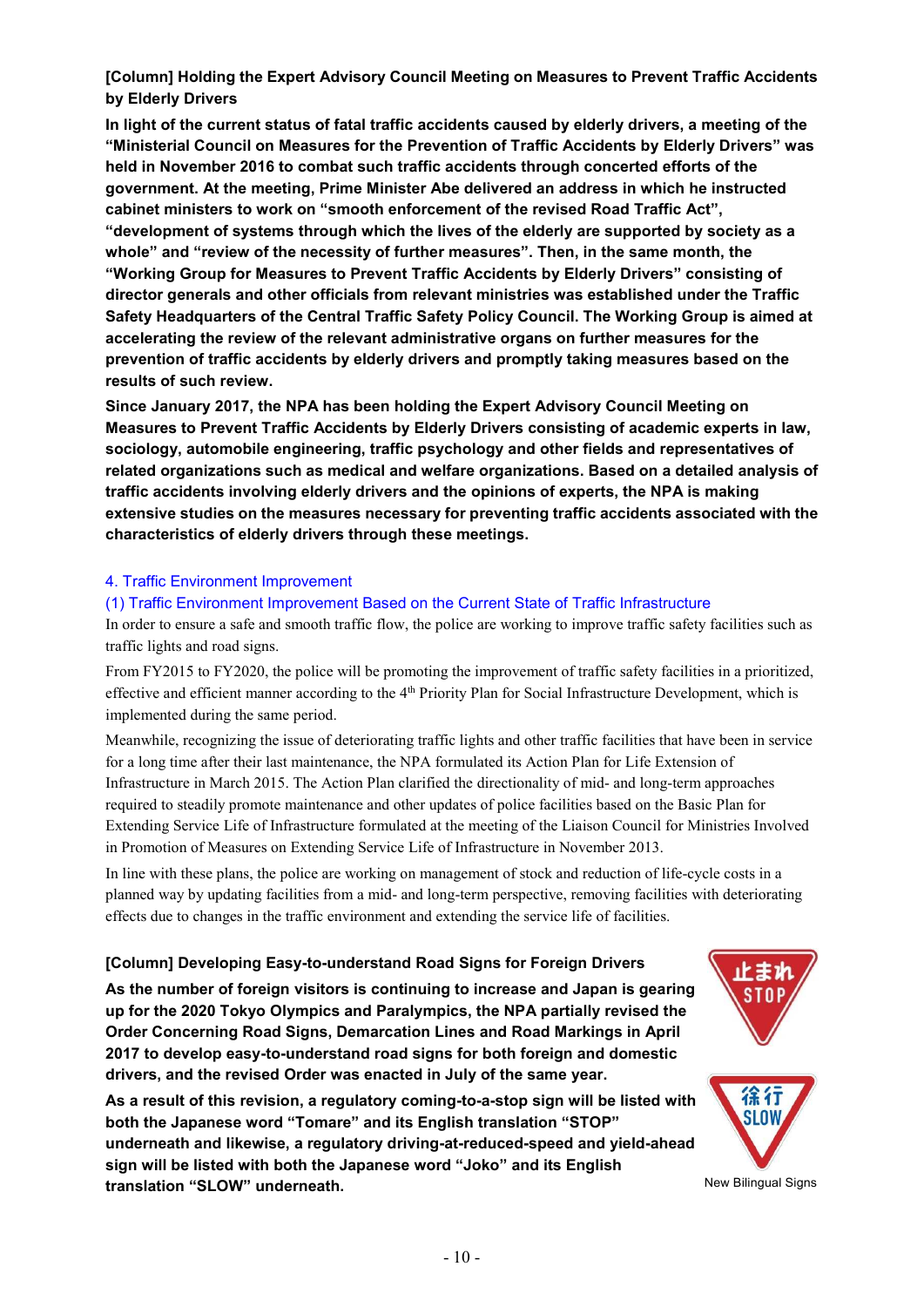## (2) Promotion of Intelligent Transport Systems (ITS) and Efforts toward the Realization of Automated Driving

## 1) Promotion of ITS

To optimize traffic control by using cutting-edge information and communication technology and other advanced technologies, the police are working to realize a safe, smooth and comfortable traffic society with a low environmental load by promoting ITS through the development and improvement of the Universal Traffic Management Systems (UTMS) utilizing the function of infrared beacons and other systems.

## 2) Efforts toward the Realization of Automated Driving

Automated driving technology is expected to contribute to preventing traffic accidents and alleviating traffic congestion, and the police are actively working to support the progress of such technology.

In February 2016, it was approved at the Inland Transport Committee of the Economic Commission for Europe under the United Nations Economic and Social Council that Japan would become a full member of the Global Forum for Road Traffic Safety (WP1) that discusses the consistency between automated driving and international treaties. The NPA aims at early realization of fully automated driving through participation in the WP1 and other international discussions.

Moreover, the NPA has been working on a variety of legal and policy issues regarding the realization of automated driving by inviting experts since October 2015. The NPA formulated and published the "Guidelines for Public Road Testing of Automated Driving Systems" in May 2016 which laid out matters to be considered from the perspective of ensuring a safe and smooth traffic flow and the "Criteria for the permission for use of road for public road testing of Driving Automation System with remote Control Technology" in June 2017.

### 5. Maintenance of Road Traffic Order

## (1) Traffic Enforcement Contributing to the Prevention of Traffic Accidents 1) Traffic Enforcement Based on the PDCA Cycle

Based on the Proposal for Traffic Enforcement and Speed Regulations Contributing to the Prevention of Traffic Accidents, the police are promoting traffic enforcement that contribute to the prevention of traffic accidents by making use of the PDCA cycle, where the situations of traffic accidents are analyzed, traffic enforcement policies such as the time and location are formulated, traffic enforcement is conducted systematically, the effects of traffic enforcement are verified and the verified results are reflected in the subsequent measures.

Moreover, in order to deepen the public's understanding on the necessity for traffic enforcement, the police have formulated guidelines of speed enforcement based on the situations of traffic accidents caused by violating maximum speed limits and requests from local residents, and are releasing information such as the high-priority road and time frame of speed enforcement on their websites and other media.

## 2) Measures against Driving Behaviors that are Highly Malicious, Dangerous and Disturbing to Others

The police are promoting street activities for maintaining traffic safety and making efforts to prevent traffic violations. The police are also promoting traffic enforcement focused on highly malicious and dangerous violations directly linked to traffic accidents, such as driving without a license, drunken driving, excessive speeding and violations at intersections, and those focused on violations that are highly disturbing to others such as parking violations.

In recent years, traffic accidents caused by people focusing their attention on the screen of their smartphones have been on the rise. Because using mobile phones or other mobile devices while driving is an extremely dangerous behavior that could lead to a serious traffic accident, the police are promoting publicity campaigns for drivers in cooperation with related agencies and organizations and are reinforcing traffic enforcement on violations related to the use of mobile devices.

In 2016, the police dealt with 6,739,199 violations of the Road Traffic Act.

## (2) Support for Traffic Accident Victims

The police are promoting considerate support activities for the victims of traffic accidents based on the NPA's Basic Plan for Crime Victims.

**[Case] Following a fatal tour bus crash that occurred in Nagano Prefecture in January 2016 where many people were killed and seriously injured, Nagano Prefectural Police created a photo book of the items such as clothing of unidentified owners to the victims** 

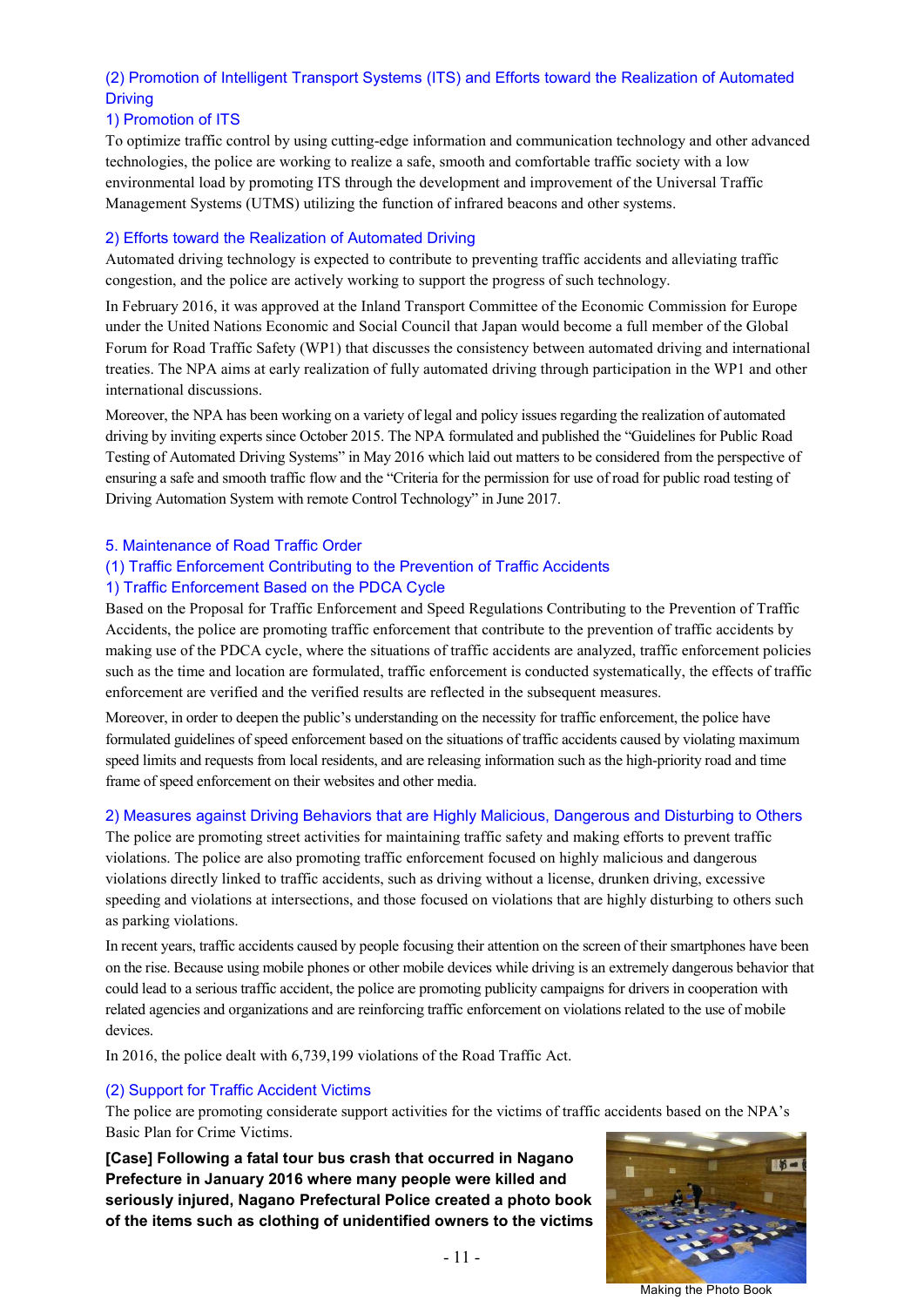#### **of the accident. The police showed the photo book to the victims and returned the items as soon as their owners were identified.**

#### Section 4: Future Prospects

#### 1. Promotion of Effective Measures Based on the Careful Analysis of Traffic Accidents

In recent years, the rate at which traffic fatalities are declining has slowed due to the rate of seatbelt use reaching its peak and the number of traffic accidents caused by drunken driving bottoming out in addition to the increase in the elderly population.

Implementing comprehensive traffic safety measures once significantly decreased traffic accidents. However, under the circumstances where the rate of traffic fatalities is decreasing only very slowly, symptomatic measures that remove the direct causes of traffic accidents will not be enough to achieve the objective set in the 10<sup>th</sup> Fundamental Traffic Safety Program to "achieve the safest road transport in the world by decreasing the number of fatalities within 24 hours to less than 2,500 by 2020".

In order to implement effective measures to further reduce traffic accidents, it is indispensable to comprehensively and scientifically analyze complex and diverse factors of traffic accidents and precisely understand the actual conditions of traffic accidents. Considering the severe fiscal challenges facing the national and local governments, efforts must be made to achieve the maximum effect under the limited budget and personnel. To do so, it is extremely important to promote measures based on these traffic accident analyses efficiently and work to improve the measures by objectively evaluating their effects on reducing traffic accidents and alleviating damage.

For this reason, efforts to promote advancement and refinement of traffic accident analysis are being made, for example, the NPA is identifying the tendency of traffic accidents by conducting detailed analyses of traffic accident statistics and prefectural police are using GIS and other technologies. In the future, further efforts will be made to improve the collection of traffic accident information and traffic accident analysis and to clarify the directionality of traffic safety measures. Also, the police will review analyses continuously to develop and implement more effective measures by further reinforcing the PDCA cycle that allows verification of the effects of traffic regulations and traffic enforcement implemented based on the results of traffic accident analysis.

#### 2. Strengthening of the Detailed Measures that Correspond to Characteristics of People

For efficient promotion of effective measures based on the accurate traffic accident analysis, it is extremely important to strengthen detailed measures that correspond to characteristics and behavior of various subject persons.

For example, after entering elementary school, children are involved in a wider range of activities and they get to walk on the road without their parents many times; however, their awareness and ability to predict danger and travel safely by avoiding such danger are still underdeveloped. This makes them significantly more prone than any other age group to accidents of pedestrians crossing the road or rushing out into the road. To prevent traffic accidents involving children, rather than making them merely memorize traffic rules and manners, it is necessary to promote traffic safety measures that take into account their characteristics, for example, providing traffic safety education focused on dangerous areas of the road around their elementary school that they are familiar with, providing opportunities to conduct traffic safety education for their parents and traffic safety education for children that require the participation of their parents.

In the process of becoming a super-aging society, Japan is seeing a rise in the proportion of the elderly in the total number of fatalities as well as the proportion of elderly drivers in the total number of fatal accidents. Though addressing this issue is an urgent need, it is necessary to first understand the characteristics of elderly people in each condition of the accident such as while walking, riding on a bicycle and riding in a vehicle for reviewing the measures to be taken.

Particularly concerning the measures to prevent traffic accidents of elderly drivers, the revised Road Traffic Act enacted in March 2017 and the introduction of occasional cognitive tests allowed the police to take appropriate actions in a timely manner according to the condition of the cognitive function. However, it should be noted that not all accidents associated with the characteristics of elderly people are caused by a decline in their cognitive function.

The Expert Advisory Council Meeting on Measures to Prevent Traffic Accidents by Elderly Drivers discussed this issue from multilateral and diversified viewpoints and it emphasized the necessity of continuously promoting the measures to ensure the enforcement of the revised Road Traffic Act, such as securing the number of doctors who